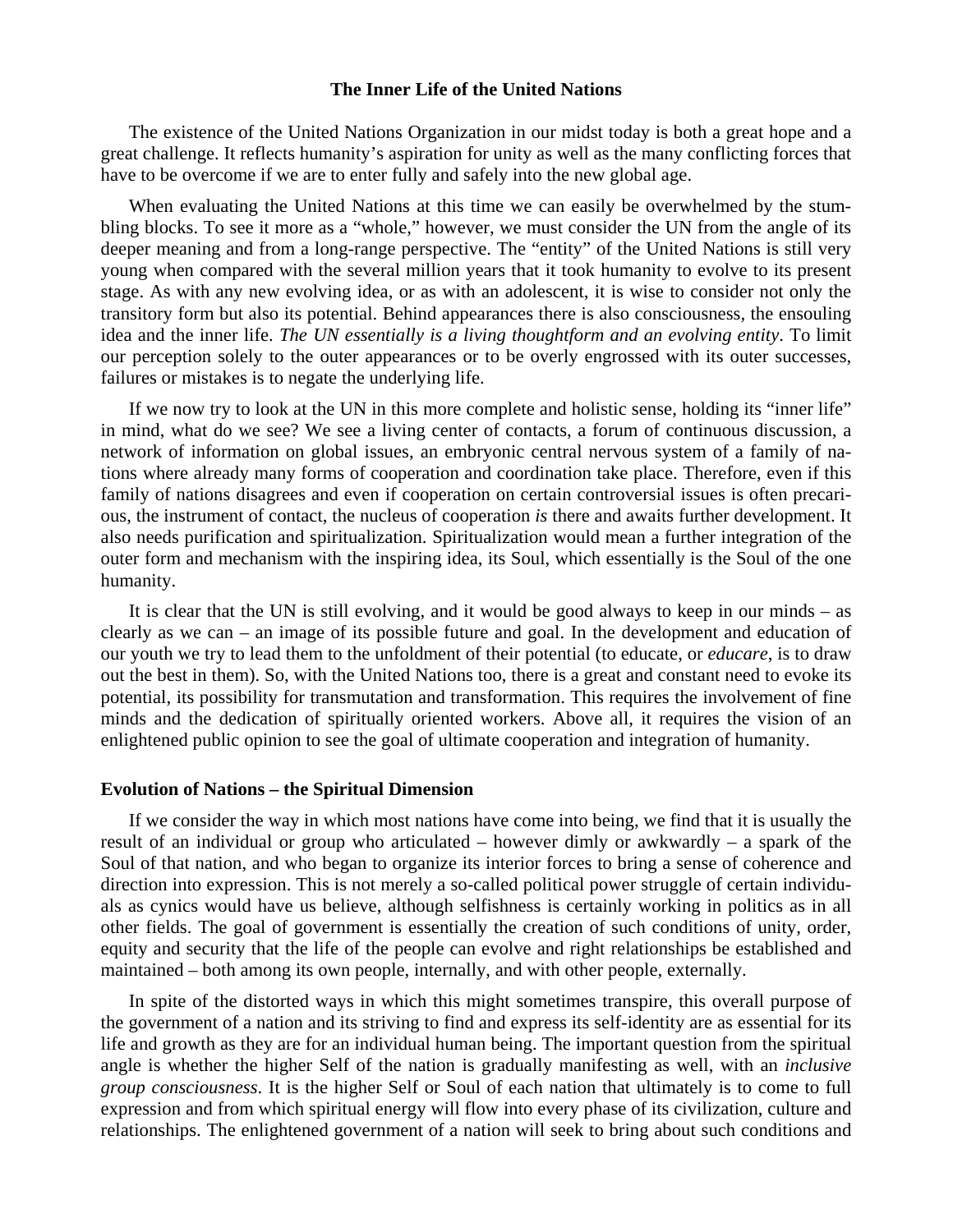protect them. Is this not evolving now through the United Nations in the form of a search for common security, harmonization and coordination, as a response to the "planetization" of human consciousness and a recognition of global interdependence?

 Gradually, another aspect has also emerged into national life: the trend towards representation and participation in our own governments. This has become possible as we, as individual citizens, move toward fuller self-expression and a growing sense of responsibility, making our conscious participation more and more meaningful. This trend influences the style of government as much as it does the style of leadership and self-participation in all other walks of life today.

 Incidentally, the fighting for and the granting of freedom and self-determination have a deeper impulse behind them than mere political opportunism. They involve the recognition of the essential worth and sacredness of the inner being in each of us. In deeper essence, it makes us, as Martin Buber has suggested, see the other as a subject, a "Thou," rather than as an object, an "it." This relates to the principle of essential divinity and is the basis of all right human relationships, whether between individuals or nations. It is the spiritual impulse behind liberation.

It has been written that

*Liberation* is … freedom from the past, freedom to move forward along certain predetermined lines (predetermined by the Soul), freedom to express all the divinity of which one is capable as an individual, or which a nation can present to the world. (Alice A. Bailey: *Esoteric Healing*)

 According to the same author, certain historical events can be seen as significant symbols of this liberation:

- 1. *The signing of the Magna Carta*. This document was signed at Runnymede during the reign of King John on June 15, 1215 A.D. Here the idea of liberation from authority was presented with the emphasis upon the personal liberty and rights of the individual. The growth and development of this basic idea repeated itself in other major events:
	- The founding of the French Republic with its emphasis upon human liberty.
	- The Declaration of Independence and the Bill of Rights (in the U.S.), determining national policy.
	- The Atlantic Charter and the Four Freedoms (later formulated as the Universal Declaration of Human Rights), bringing the whole question into the international field and in principle guaranteeing liberty and freedom to develop the divine reality within themselves to men and women everywhere in the world.
- 2. *The Emancipation of the Slaves*. The spiritual idea of human liberty, which had become a recognized ideal, became a demanding desire and led to the abolition of slavery.
- 3. *The Liberation of Humanity by the Allied Nations*. The liberation of the individual has moved onward through the liberation of a section of humanity (the slaves) to the liberation of millions of human beings from the tyranny of Nazism.

 To these three events we could add that since the last World War we have seen the emancipation or liberation of many of the younger nations from colonial status to self-government; thus they could become independent members of the United Nations. This made it possible for the UN to become a representative *world* organization.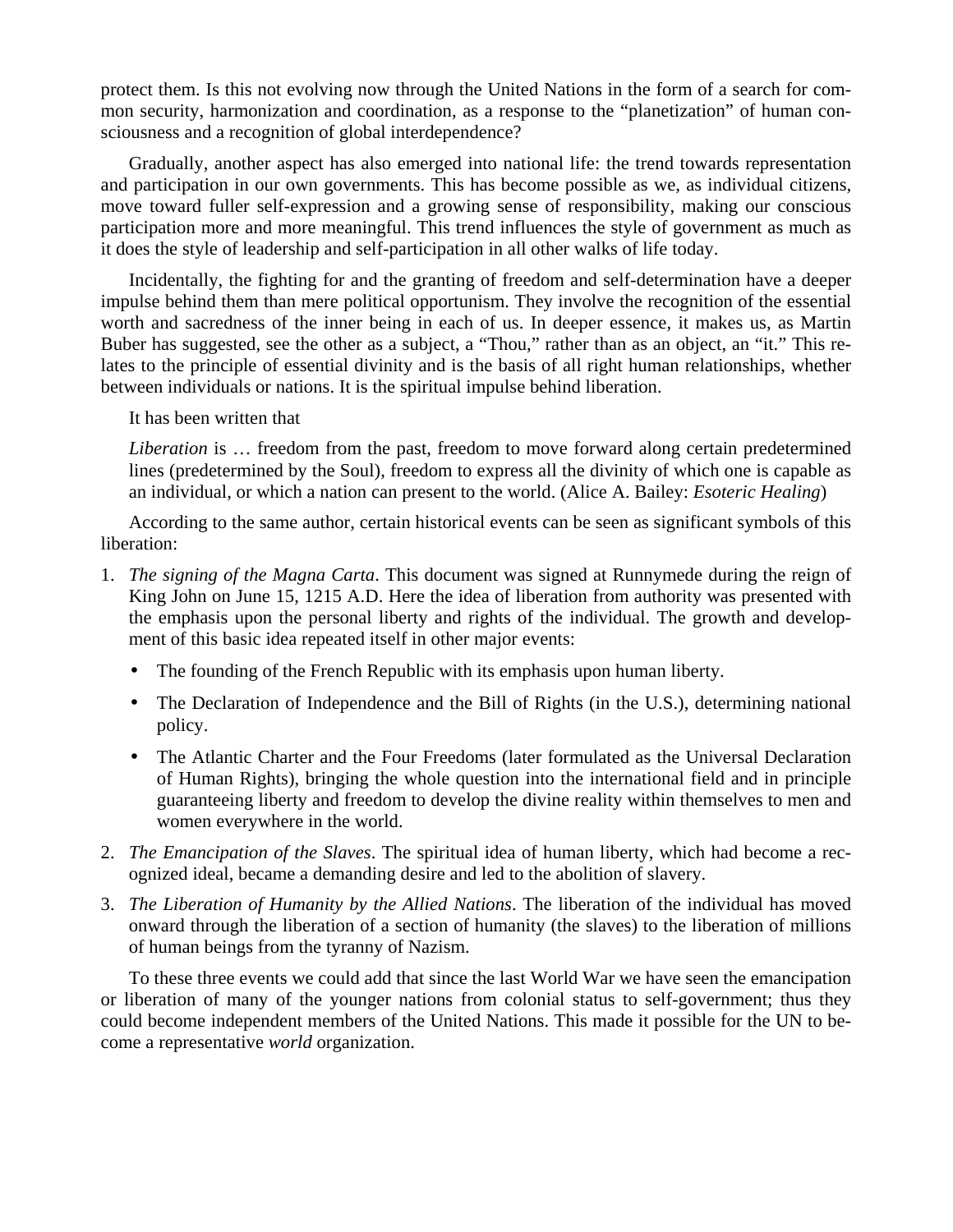#### **The Next Phase in the Evolution of the UN**

 It is becoming clear that the great opportunity and challenge before all nations at present is that they recognize the need for increasing responsibility for the larger whole. When meeting together, as in the UN, the acceptance by individual nations of a common responsibility in some way or another is the precious sign of an unfolding inner maturity. Sometimes this greater "inclusiveness" may come about voluntarily and spontaneously through true understanding; sometimes it may also come as a result of struggle and intense confrontation. Or a nation may not accept any wider viewpoint and may not want to give up national interest for the larger good, and then the status quo continues until a later time.

 However, any evidence that a nation assumes more responsibility for the global good and for the well being of humanity serves the deeper goal of the UN, no matter in what small way and whether inside or outside the official UN meetings. Any truly inclusive thinking along international lines has a value for potential world government. Is this not expressive of the idea and the spirit of the UN? Is not every representative of any nation in the UN who attempts to think in terms of the good of the whole contributing to this spirit?

 Of course, in practice we see many conflicting interests. It is true that "nations are the expression today of the massed self-centeredness of a people and of their instinct to self-preservation." (Alice A. Bailey) Yet, at the same time, these nations are today pressed, through the power of a growing consciousness of interdependence, to seek harmonization. They are confronted with global issues such as international economics, trade and even survival. Thus the global perspective naturally affects each nation and provides the matrix wherein solutions are to be found.

We need not think of world problems only in terms of how to deal with armed conflicts. These are often the outcome of long-neglected deeper problems. (Wars are symptoms and not causes.) One role of government is to seek to *prevent* such problems from becoming serious ones. For instance the UN is addressing such issues as global warming, the water crisis that plagues many parts of the world, and is seeking to preserve biodiversity by protecting forests and fisheries and by preventing soil depletion – all problems that promote food shortages. Still other issues are world health, education and – of great importance – the establishment of an International Criminal Court. In addition there are many other areas where global cooperation is essential to improve conditions and establish measures and laws that will prevent otherwise unavoidable future disaster. This is all potential *world government,* and the UN is the only relevant instrument we have for it.

## **Creative Thinking and Meditation for the UN**

 If we can see the United Nations as a "living thoughtform," born from humanity's aspiration and imaginative thought, it is clear that it needs our continuous support and creative meditation.

 As in all creative and spiritual work, the first prerequisite is to hold the vision of its true purpose clearly in mind. Without closing our eyes to actual circumstances, we must not be engrossed by the immediate but always "think possibility."

 A second factor in giving subjective support is to visualize the positive forces and energies already present. For instance, we can recognize that among UN officials and national delegates and within supporting organizations are those who are deeply committed to the aim of cooperation and who inwardly respond to the blueprints of the new civilization. The work of such people needs our recognition and subjective help.

 Also, we can visualize behind those world servers the stimulus and inspiration coming from the inner spiritual world where greater beings are continuously seeking to impress certain ideas and wider visions on human minds, thus empowering all enlightened workers serving there. By holding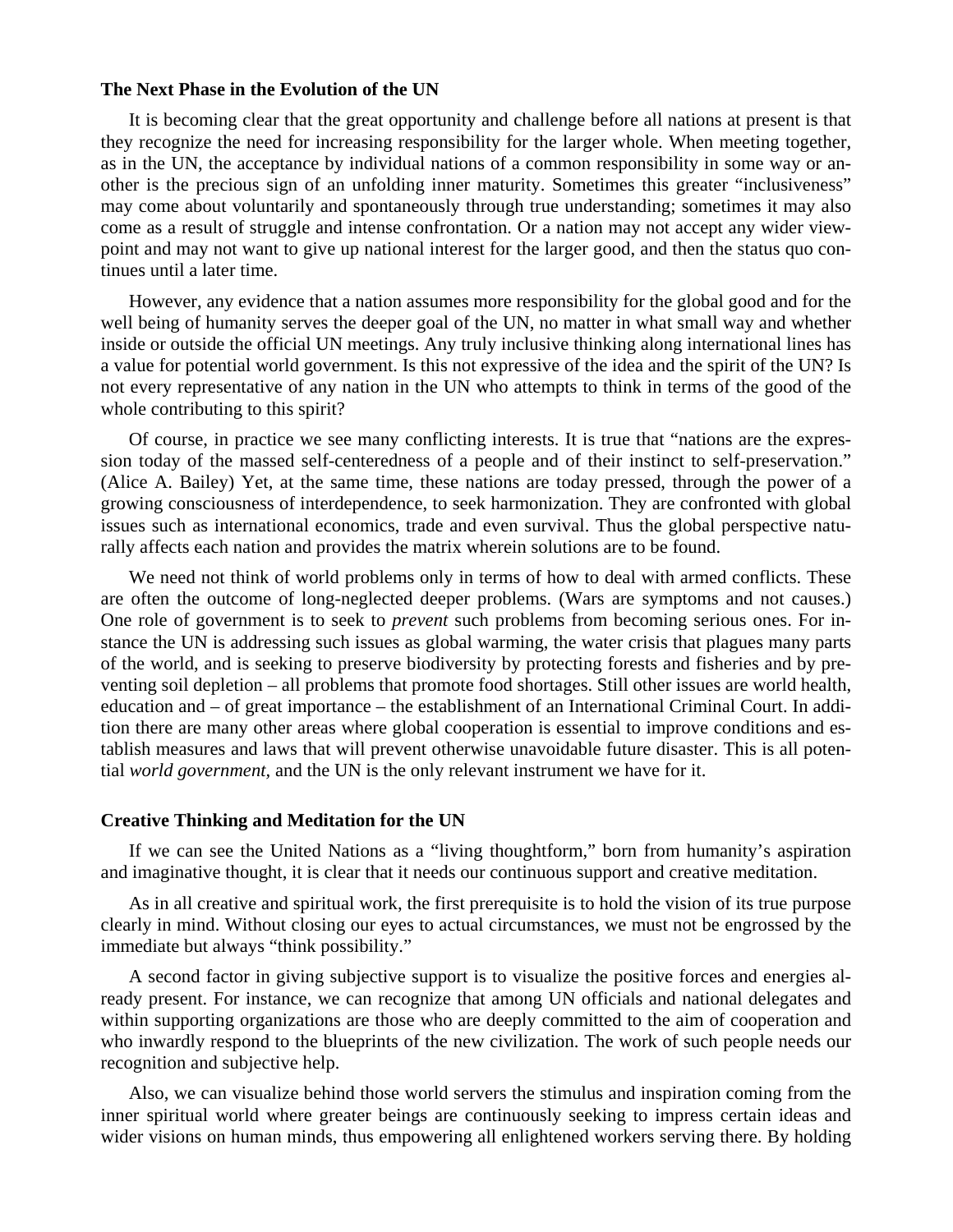this picture of a spiritual reality in mind, we already help strengthen the atmosphere for the right unfoldment.

 Third, there is the actual meditation, a thinking through in the light of "that which ought to be." Doing this, we may realize that we take part in a true group meditation with many others all over the world. It is actually the nourishment of the "inner life" of the UN.

 Most of us are not directly involved in the political field; yet we can still provide crucial assistance by our enlightened thought. We can hold clearly in our minds a picture of spiritual energy working through the Assembly; we can be mentally present there and be "delegates by thought." Such subjective support can be of great usefulness and service. It can strengthen the process of transmutation from national self-centeredness to international cooperation, for "energy follows thought." This is a modern way of using meditation. We can pray for, or meditate on, these spiritual *processes* to be worked out within and through the UN. Holding the vision of the "one humanity" in the light will assist the efforts of all those working in high places to strengthen this concept.

 Such meditative work does not at all exclude practical efforts and action, and may even result in it. For example, quite some thought has been given — both within the UN and by various supporting groups and organizations – to make the UN more effective in critical decision-making. Since 1997 an internal reform process has been in place in order to make the UN "a more results-based organization rather than one focused on input and processes," in the words of Secretary-General Kofi Annan. Also money is being saved through the ongoing reduction of staff. See the UN's website: www.un.org/reform. An external support organization, "Campaign for UN Reform" (www.cunr.org) seeks to garner grassroots support for the process and to promote it in the halls of Congress. They issue a biannual newsletter, "The UN Reformer."

Also the Center for War/Peace Studies, 180 W. 80<sup>th</sup> St., New York, NY 10024 (www.cwps.org) and the World Federalist Association, 420  $7<sup>th</sup>$  St. SE, Washington DC 20003 (www.wfa.org) support reordering the UN General Assembly into a global legislature that would implement a binding system of global decision-making. The *Global Report* issued by the Center for War/Peace Studies has identified four tasks that an empowered UN could achieve in the new century: end war, reduce poverty, save the environment and protect human rights.

 Creative thinking along these lines can be considered part of a creative group meditation. The power and the value of meditating for the UN lies in its being a spiritual "relating" process. It relates that which is below with that which is above; it realigns the outer appearance with the deeper purpose. It channels the great stream of energies available from the inner spiritual world, so needed to purify our world forms and endeavors, to inspire our world thinkers and servers.

 Prayer and meditation "in the light" can create the right *atmosphere for change* and for the cultivation of the new values and the passing out of the old ones. The work and growth of the UN and other world institutions towards becoming more spiritual, more inclusive and more in line with the divine Plan can therefore be helped by our continued, regular meditation, and that of thousands of dedicated and spiritually oriented people.

 There is a little parable that beautifully illustrates what is needed. It is about "Fanner Bees" and is related by Glenn Clark in his book *The Lord's Prayer*.

 There arose from the beehive a sibilant note … not unlike the sound of sea waves. "They are fanner bees," whispered the old beekeeper. "It's their job to keep the hive sweet and fresh. They're standing with their heads lowered, turned toward the center of the hive. Their wings are moving so rapidly that if you saw them you would think you were looking at a grey mist. They are drawing the bad air out through one side of the entrance, while the pure air is sucked in on the other side."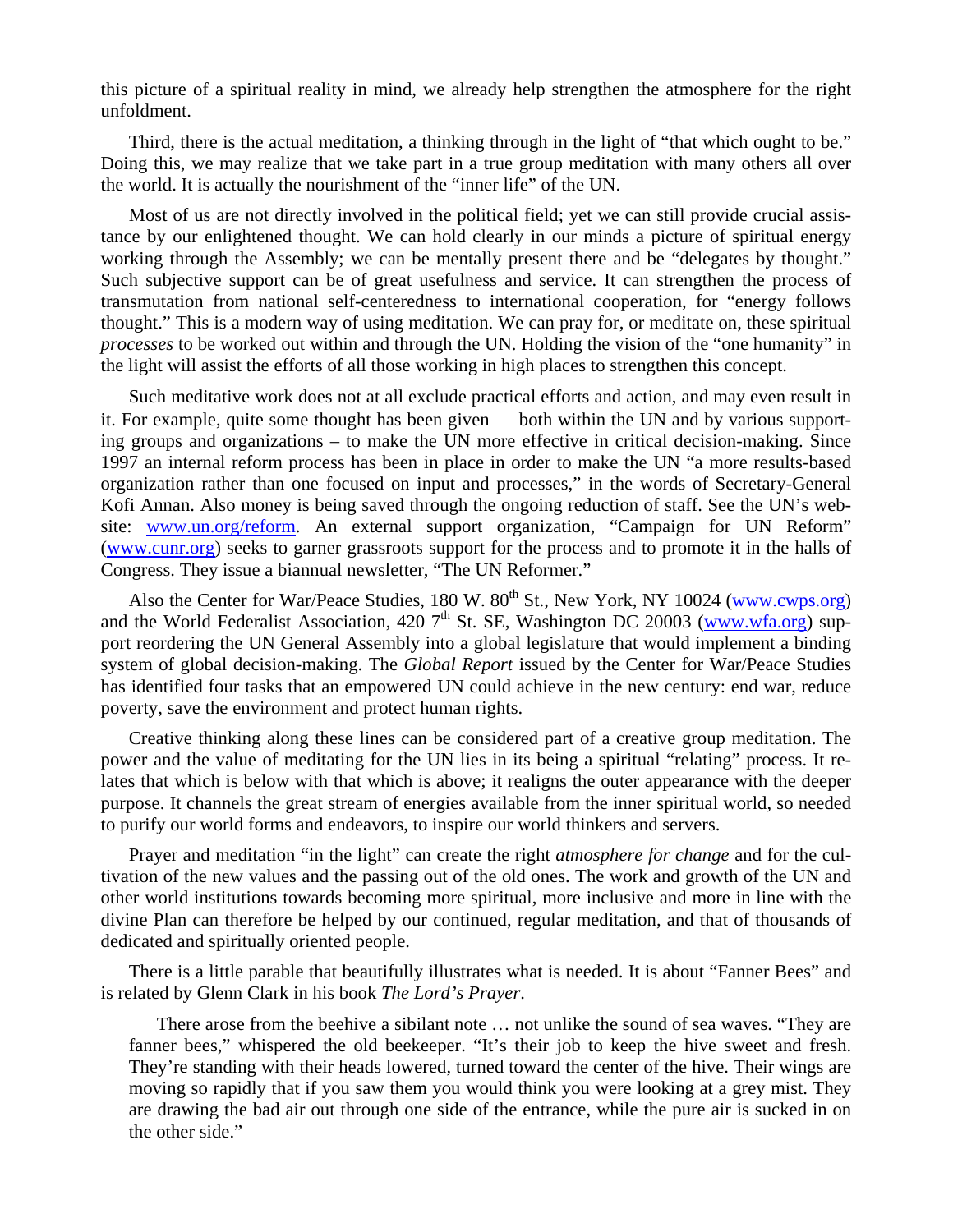The old beekeeper stepped to the hive, holding a lighted candle in his hand. Instantly the light was extinguished by the strong current. The old man said, "the fanners draw out the bad air and let in the fresh. Isn't that how people who call themselves Christians ought to act?"

We could well add that it is how every spiritually oriented person can act and serve; for such is indeed the work of tending the subjective atmosphere and of creating the right spiritual climate in which world servers can work and the needed developments can take place. The daily sending of light and goodwill throughout the planet means the building and maintaining of a beneficial etheric atmosphere around the globe. This spiritual "pure air" will greatly aid the true expression of the purpose of the United Nations.

# **United Nations Meditation**

Move in imagination to the meditation room at the UN and there make alignment and identification with the Soul and with the New Group of World Servers. Then say,

*Salutations to the Spiritual Hierarchy, the Custodians of the Plan*.

OM

*Salutations to the Christ and to that great Being who stands in Power behind Him – the Avatar of Synthesis*.

OM

Recite the Invocation:

*Let the Forces of Light bring illumination to mankind. Let the Spirit of Peace be spread abroad. May men of goodwill everywhere meet in a spirit of cooperation. May forgiveness on the part of all men be the keynote at this time. Let power attend the efforts of the Great Ones.* 

*So let it be and help us to do our part.*

Meditate on the spirit of the UN, on the will of the nations to cooperate for the good of the whole. Imagine this spirit working out in the meetings of the UN and its agencies.

Then say the Invocation for the United Nations:

*May the Peace and the Blessings of the Holy Ones pour forth over the worlds – rest upon the United Nations, on the work and the workers, protecting, purifying, energizing and strengthening.* 

*There is a Peace that passes understanding. It abides in the hearts of those who live in the Eternal.* 

- *There is a Power that makes all things new. It lives and moves in those who know the Self as One.*
- *May the rhythm of that Peace vibrate within the United Nations and in the heart of every worker.*
- *May the rhythm of that Creative Power resound within the United Nations and in the lives of all who serve there – awakening, transmuting and giving birth to that which ought to be.*